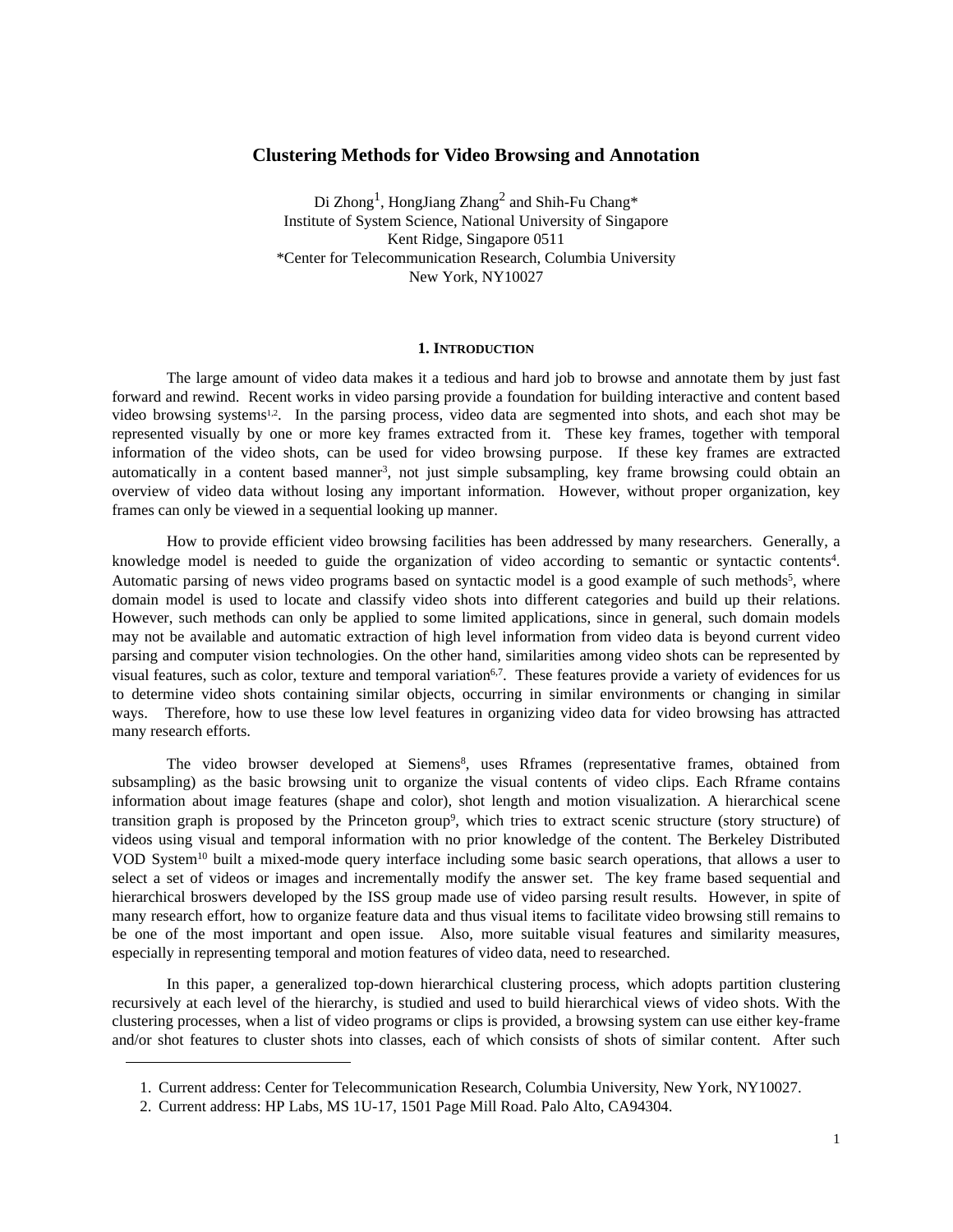clustering, each class of shots can be represented by an icon, which can then be displayed at the high levels of a hierarchical browser. As a result, users can know roughly the content of video shots even without moving down to lower level of the hierarchy.

In the remaining part of this paper, we will first discuss the representation of video streams, with efforts on the definition and extraction of suitable visual features, including color histogram, temporal variance and statistical motion features. In Section 3, we will discuss the hierarchical viewing of video streams and the generalized clustering method in detail. Some experimental results are given in Section 4. Finally, conclusions are summarized in Section 5.

#### **2. REPRESENTATION OF VIDEO CONTENT**

Representation of video content is different from still images in many aspects<sup>7</sup>. To obtain the features we need for content-based browsing purpose, several processing steps are performed (see **Figure 1**). The first is *temporal segmentation*, which aims to detect scene changes. In *abstraction* process, one or more key frames are obtained automatically based on content variation of each shot. *Feature extraction* includes two parts: Temporal and motion features are extracted from video shots. and still image features, such as color, texture and shape, are extracted from key frames. Finally, these feature data are organized automatically using *clustering* methods, and a video stream can be represented hierarchically by its key frames. In this section, some of visual features used in video representation will be discussed. The clustering processes will be discussed in the next section.



**Figure 1**: Parsing, representation and organization of video content

### **2.1 Color Features**

Color is an important attribute of visual information. It is very rare that two images of totally different objects will have similar colors. Color histogram is an important color feature, commonly used to represent color information of image content similarity. It provides a robust, efficient cue for identifying multicolored objects $11$ .

Given a discrete color space defined by some color axes(e.g. red, green and blue), the color histogram is obtained by quantizing the image colors and counting the number of times each discrete color occurs in the image array. One direct quantization approach of color space is to evenly divide it into *N* boxes. Each box has the color of its center as its representative color. Then the *N*-bin color histogram is calculated in each of the *N* boxes. This approach is suitable for RGB color space and its linear transformations. But, for color spaces derived from RGB space by non-linear transformations, such as CIE-L\*u\*v\* and Munsell, even division of color spaces does not make much sense since color triples converted from RGB space are not evenly distributed in these spaces. However, these non-linear color spaces are closer to human perception. In other words, the distance between two color triples in these spaces is a better approximation to the difference perceived by human. Therefore, it is more adequate to calculate color histograms in these spaces for the purpose of image content comparing. To calculate color histograms in these non-linear color space, a general color quantization process, described as below, is performed (assuming images are originally represented in RGB space)*6*: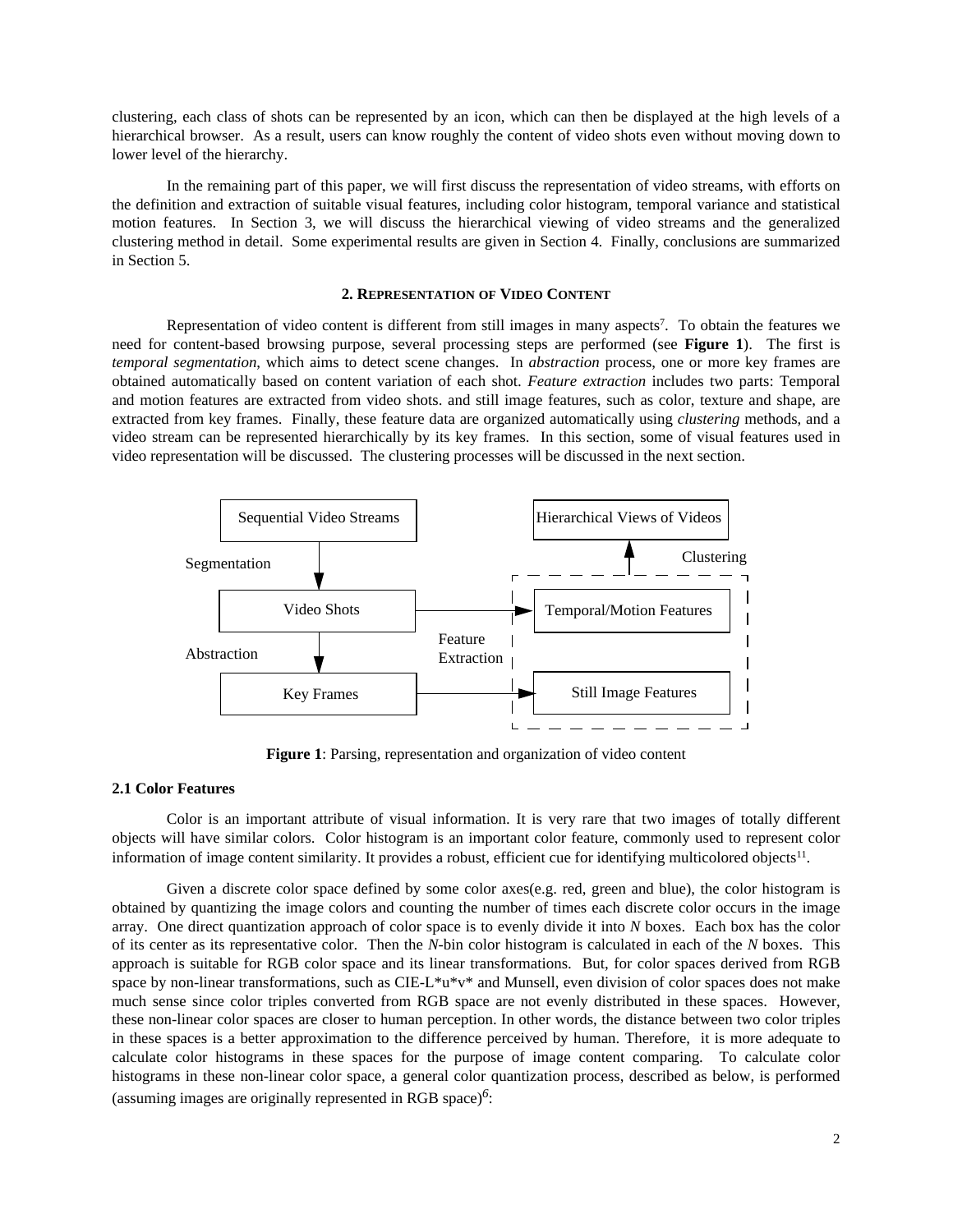- 1) RGB space is evenly divided (e.g. 16x16x16) and the color triples of the center of each boxes (e.g. 4096 color triples) are obtained;
- 2) Transform these color triples into the target color space (e.g.  $L^*u^*v^*$ );
- 3) Cluster converted color triples in the target color space to obtain *N* representative colors (i.e. to obtain *N* classes), where N is the number of representative bins of the color histogram;
- 4) Compute a lookup table that maps all the RGB color triples (e.g. 4096) into the N representative color bins in the target color space.

After building the color lookup table, color histograms can be counted in the target space by looking up the representative colors through original RGB triples of each pixel.

A possible variant of the above clustering method is to obtain RGB triples (at first step above) not from divisions of RGB space but from given images (frames) by a sampling process. For example, one can randomly choose 100 pixels (i.e. RGB triples) from each image, convert these triples to color vectors in target color spaces and cluster them. This approach uses the actual color space occupied by the images and can assign more bins to the major colors, thus color histograms derived are more suitable for the description and distinguish of given images. Obvious improvement of the clustering result is seen in our tests using this method. The method is especially effective while major colors in given images are limited or in the case of multi-feature clustering, where colors of images of low-level classes are already reduced to a certain range/number.

## **2.2 Temporal Variance**

The motion of objects or cameras in a video shot is very important for the clustering purpose. In a news video, anchor person and interview shots always have small temporal variance, while some other shots like sports and commercial usually have large motion and variance. This indicates that temporal information can be very useful in grouping video shots with similar contents. Two types of temporal features will be discussed below and in Section 2.3 respectively.

As we discussed in Section 2.1, color histogram is a good representation of objects and backgrounds occurred in an image. Naturally, the variance of color histogram over all the frames in a shot can be used as a metric for the temporal variance of the shot.

Suppose that a video shot contains N frames,  $H_i$  ( $i = 1, 2, ..., N$ ) are the *L*-bin color histogram of these frames and let H be the average color histogram, i.e.,  $H = (1/N) \sum_{i=1}^{N} H_i$ , we have the average difference and its variance defined as follows:  $I = (1/N) \sum_{i}^{N} H_{i}$ 

$$
\mu = (1/N) \sum_{i=1}^{N} d_i
$$
  

$$
\sigma^2 = (1/N) \sum_{i=1}^{N} (d_i - \mu)^2
$$

where

$$
d_i = (1/L) \sum_{j=1}^{L} \left( H_i(j) - H(j) \right)
$$

 $\mu$  and  $\sigma$  are then used as numerical indications of the temporal variance of a given shot.

# **2.3 Statistical Motion features**

Although motion is the most prominent property of video data, it is now seldom used as a type of visual features in representing video content. This may because that the recognition of moving objects from videos are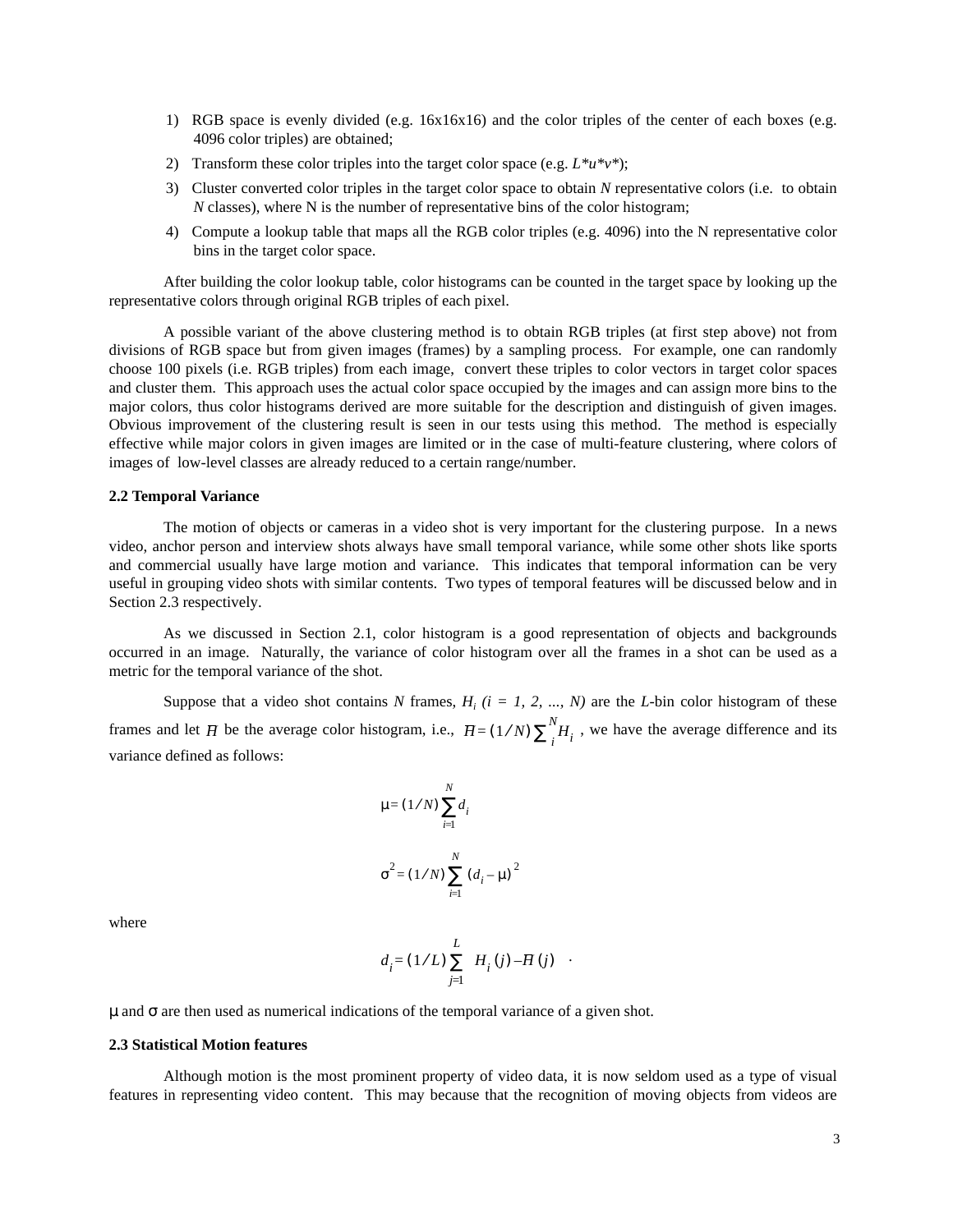still very restricted, not reliable and requiring extensive preprocessing. Currently, computer vision researchers have developed theories and method for extracting motion information independently from recognizing objects in human and computer vision systems<sup>12</sup>. This indicates that similarly as representing still images with low level features, we can define low level motion features as keys to describe activities inside video data.

In our approach, instead of using trajectories of motion objects, we use certain types of statistical features derived from optical flows to describe motions in video shots. Compared with motion trajectories, these statistical features are more robust and easy to be extracted from video shots. In addition, it is also easy to compare these features.

To compute optical flows, we use image sequence around each key frame of a shot since we want to assign motion features to related key frames. Since variations and motions around a key frame are usually small and continuous, it is reasonable to assume that the computed optical flow can reflect motions around a key frame properly. Based on the motion information of optical flow, including directions, speeds, sizes and positions, many statistical variables can be estimated. One can calculate statistical variables by speeds or directions alone in an entire scene or calculate them in different areas. For certain applications, we can also estimate motion directions at certain speed ranges, motion sizes at certain directions and so on. For our purpose of clustering video shot, two statistical features are used and discussed in bellow.

### *(1) Directional distributions*

Many activities exhibit clear dominant motion directions. To express such activities, dominant directions provide valuable evidence. An M-dimension feature vector of motion directions is defined as follows.

$$
d_i = \frac{N_i}{N_{mt}}, \quad i = 1, \dots, M
$$

where *i* represents one of the *M* equally divided directions,  $N_i$  is the number of moving points in direction *i* and  $N_{mt}$ is the number of total moving points at all directions. Since  $N<sub>mt</sub>$  is used as the dominator, we consider not only the dominant directions but also the sizes of moving components in different directions. It can be replaced by the number of total points in the optical flow so as to consider how large the moving area is in the scene.

#### *(2) Speed distributions*

Similar to calculating the number of moving points in different directions, we can estimate speed distributions at different directions as below:

$$
\bar{s}_i = \frac{1}{N_i} \sum_{i,j=1}^{N_i} s_{ij}, \qquad \sigma^2 = \frac{1}{N_i - 1} \sum_{j=1}^{N_i} \left( s_{ij} - \bar{s}_i \right)^2, \qquad i = 1, ..., M
$$

where  $N_i$  is the number of moving points in direction *i*,  $s_{ij}$  is the speed of *j*'th moving point in direction *i*. As one can see,  $s_i$  is the average speed and  $\sigma_i$  is the standard deviation in direction *i*. The feature vector consists of both  $s_i$  and  $\sigma_i$  and they provide a generalized description of speed distributions.

## **3. HIERARCHICAL BROWSING OF VIDEO STREAM**

As we mentioned before, without a proper organization, key frames or video shots can only be browsed in a sequential manner, even in the hierarchical browser<sup>3</sup>. On the other hand, if we pre-cluster video shots or key frames, then, a class of video shots can be represented visually by an icon of the class at each level of the hierarchical browser, with the key frames belonging to the class of shots listed at the lower level. As a result, users can get a sense of the video content roughly even without moving down to lower level of the hierarchy. To build such a class-based hierarchical video browser, a hierarchical abstraction process is needed to group shots of similar contents and to get representative icons of each class. In this section, we presented a generalized hierarchical clustering method used in the visual icon abstraction process.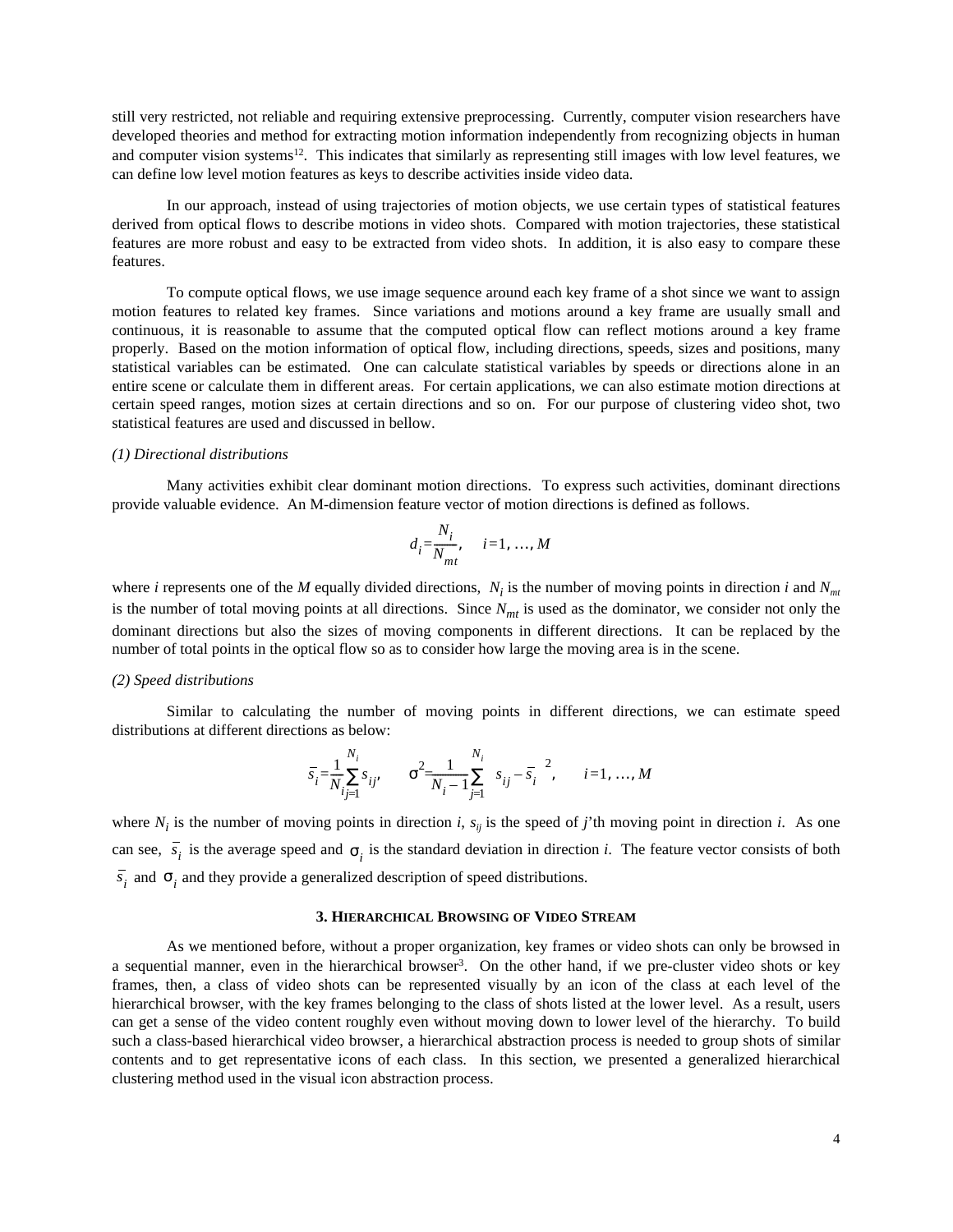### **3.1 A Generalized Hierarchical Clustering Method**

Clustering is sometimes called "unsupervised learning" because it classifies objects into subsets only by their actual observations. No presumed classes are needed in the classification process, which is different from pattern recognition methods. There are mainly two types of clustering: partition clustering arranges data in separate clusters; and hierarchical clustering leads to a hierarchical classification tree.

These two types of methods have different characteristics. Hierarchical methods give a more detail description about the relation among data items at different levels. They are more efficient with small data sets and less prone to various types of noise. In the case of large data set, partition methods are more suitable since instead of aiming at optimal partition at each level as hierarchical methods, they find optimal clustering directly at a certain level13. Therefore, partition clustering methods are more suitable to obtain an abstraction of given data items. Since the abstraction will be done hierarchically in our application, either top-down or bottom-up, the entire abstraction process is actually a generalized hierarchical clustering which adapting partition at each level. This generalized clustering method is very flexible, different feature data and measure metrics, as well as clustering methods, can be applied at different level.

There are many kinds of partition clustering algorithms, among which, the mostly common used one is the iterative algorithm. The basic idea of an iterative clustering algorithm is to start with an initial partition and assign patterns to clusters so as to reduce certain optimum functions. *K*-means and ISODATA are two typical iterative clustering algorithms. *K*-Means algorithm aims at classifying data items into a fixed number of classes starting from an initial partition. ISODATA algorithm is more general than *K*-means when the desired clustering number is not certain or the initial partition is poor. In ISODATA algorithms, the number of clusters can be adjusted by merging and splitting existing clusters or by removing small clusters.

To realize better and more robust clustering while the amount of data is large, we have also developed an cluster algorithm based on the unsupervised learning neural network<sup>14</sup>, Self-Organization Map(SOM), which has been used widely in different areas. Its learning ability without prior knowledge and good classification performance have been extensively proved by many researches. Another benefit of using SOM is that the similarities among the extracted classes can be seen directly from the two dimensional map. This will allow horizontal exploring as well as vertical browsing of the video data, which is very useful while we have a large amount of classes at lower levels.

# **3.2 Fuzzy Partition Classification**

The above mentioned partition clustering methods can be made more practical by using fuzzy classification. In the fuzzy classification algorithm, the membership functions of a data item to all the classes is calculated and thus it can assign data items at the boundary of two classes to both classes<sup>15</sup>. This is useful especially at high levels of a hierarchical browser, where users expect all the similar data item are under one same node so they need not to browse large amount of items in other nodes. At the same time, outliers, i.e. data items whose membership functions to all classes are very small, can be detected and put into a miscellaneous class.

As an example, we give the calculation of membership functions in the common *K*-Means algorithm as follows:

- (1) Get *N* classes using the *K*-Means algorithm.
- (2) For every data items  $v_i$ ,  $i=1,..., M$ 
	- calculate its similarity with each class *c* (*c =1,..., N*) as

$$
s_{ic} = \frac{d_{ic}^{-2/(\phi - 1)}}{\sum_{j=1}^{N} d_{ij}^{-2/(\phi - 1)}}
$$

where  $d_{ij}$  is the distance between data item  $v_i$  and the reference vector of class *j*.  $\phi$  is the fuzzy exponent  $(\phi > 1.0)$ .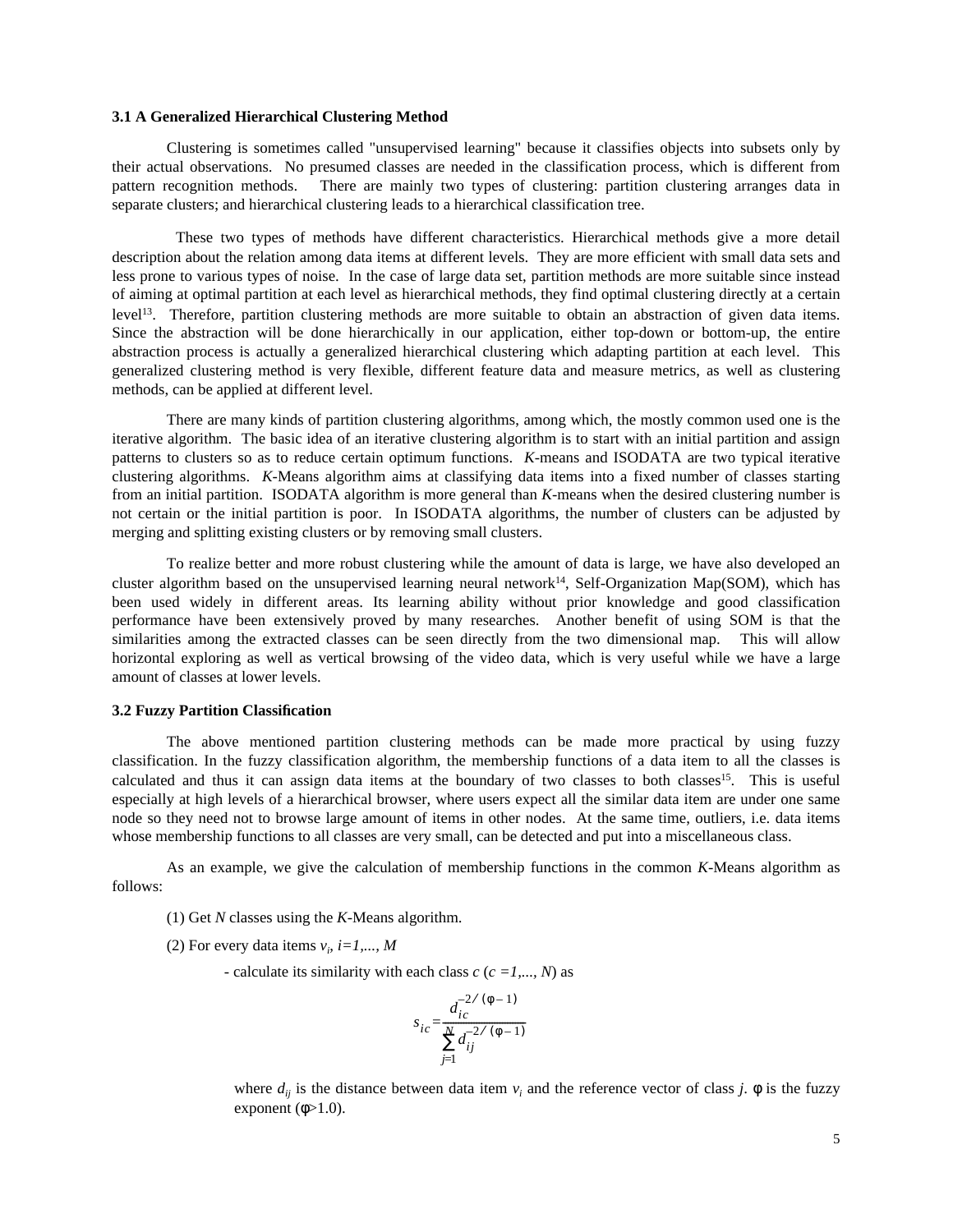$\text{if } s_{ij} \ge \rho$ , where  $\rho$  is a threshold set by users (0<  $\rho$ <1); add item *v<sub>i</sub>* into class c.

 $-$  if  $v_i$  is not assigned to any class in above step, assign it to the miscellaneous class.

# **4. EXPERIMENTAL RESULTS**

# **4.1 Clustering of Similar Scenes**

In this experiment, a 10 minutes documentary video about Singapore was used. The sequence contains 71 shots and is represented by 71 key frames after video parsing. Our aim was to build a hierarchical view with five (sub)classes at each level of the hierarchy. Clustering of these 71 key frames were based on their color histograms, 64-bin color histogram in  $L^*u^*v^*$  space as we discussed in Section 2.1.

The 5 classes at the top level were formed based color histograms by using the fuzzy *K*-Means clustering algorithm in Section 3.2, where the desired clustering number *N* was set to 4, leaving one class to miscellaneous images. The fuzziness exponent  $\phi$  was set to 2.0 and the threshold  $\rho$  was set to 0.3. Successive clustering of lower level views were done by the conventional *K*-Means clustering method with *N=5*. This method generated a very good hierarchical view of the video sequence as shown in **Figure 2** and **Figure 3**.



a. Hierarchy: level 1



b. Hierarchy: level 2 (from the first class at level 1)



c. Hierarchy: level 3 (from the first class at level 2)



d. Hierarchy: level 4 (from the third class at level 3)

**Figure 2**. Class-based hierarchical view of a video sequence

In **Figure 2**, the top level contains five classes, each represented by an icon, which is the frame closest to the centroid of the class. An overview of the video content can obtained by looking at the top level. For the first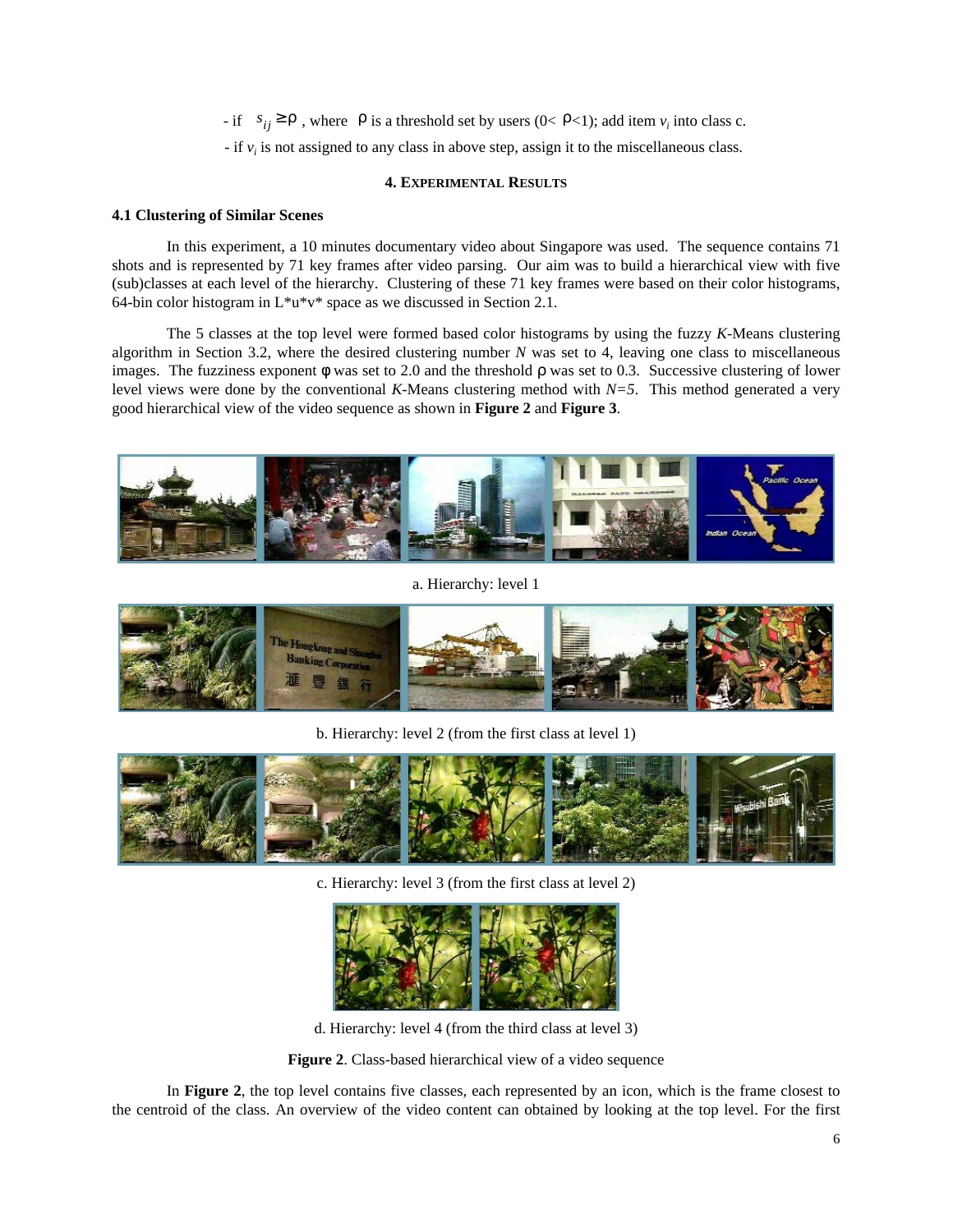class, five subclasses are listed in the second level that are similar in color (i.e. green and white). Again, under the first iconic image at the level two, five shots of green trees and houses are shown at the level three. Under the second class at this level, there are still two more key frames, which are further explored at the bottom level.



**Figure 3**. Images in the miscellaneous class

From the miscellaneous class (the last one in the top level in **Figure 2**), we see three images that are very different from others (**Figure 3**). Two of them are maps with large area of uniform blue. The other one is a light view of a building with large area of many uniform white. It is reasonable that these shots were not classified to any other classes by color.

# **4.2 News Video Parsing**

In news video parsing system developed by Zhang, *et al*, detection of some special shots (e.g. anchorperson and transient shots) are very important in order to build the story structure of a program5. *A priori* models of video structure are adopted for identify these shots for a given news program. We apply the clustering method presented above to improve the parsing and annotation process of news videos. As one can see below, this method can be easily applied to different news programs since no special *a priori* models are needed.

In this experiment, our objective was to annotate all the anchorperson shots so as to build the story structure of a news video stream. A CNN news program of ten minutes was used, which were segmented into 80 shots by scene cut detection. Visual features, including temporal variance, statistical motion features and color histograms as discussed previously, were derived for each shot respectively and used in a hierarchical clustering process, and a hierarchical view of the news video as follows was obtained.



**a**. Level 1: Clustering of all the video shots by temporal variances



**b**. Level 2: Clustering of shots under the second class above by color histograms ( $Lu*v*$  space)



**c**. Anchorperson shots under the third class at level 2

**Figure 4.** Clustering based annotation of anchorperson shots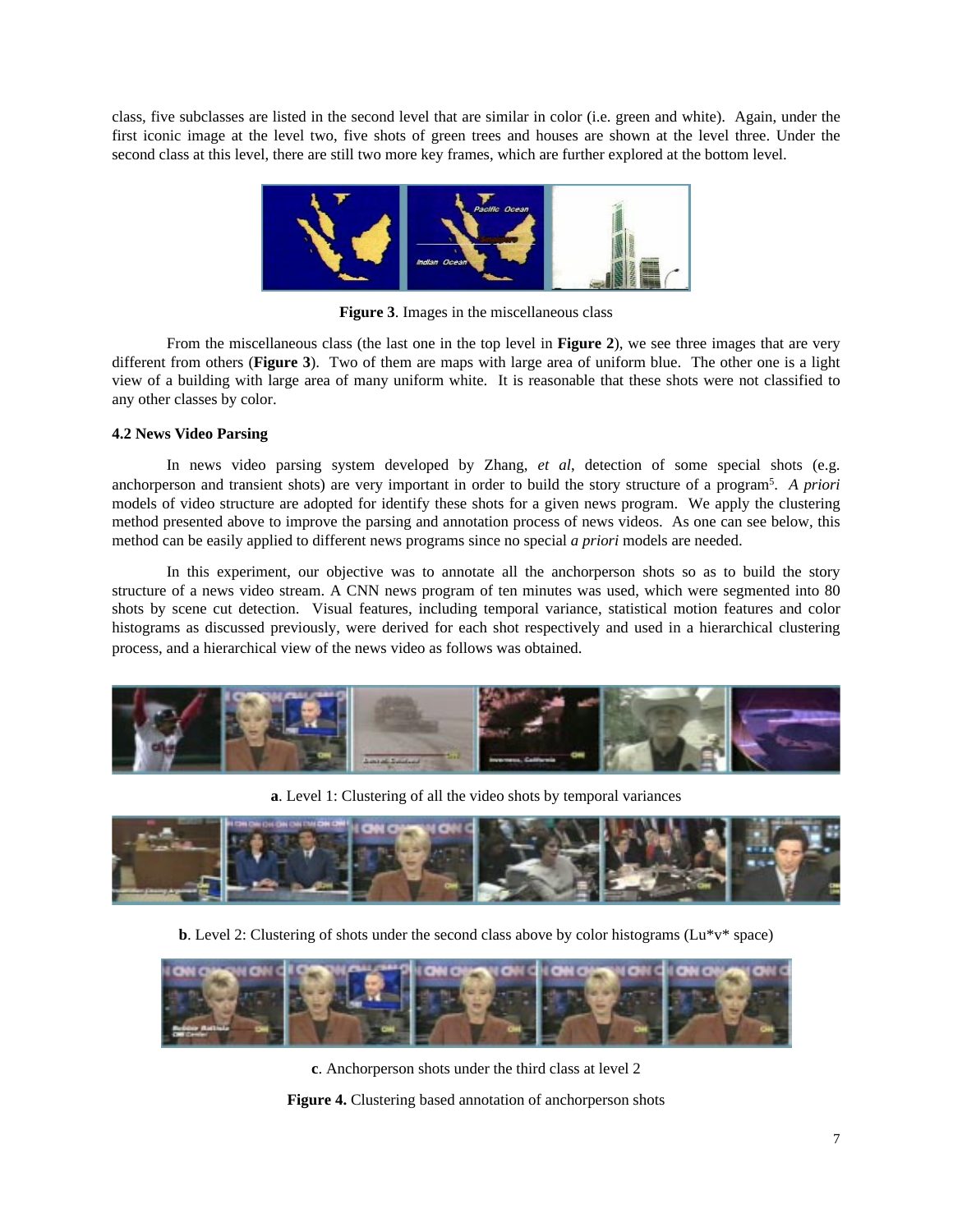As shown in **Figure 4**, in the first level, temporal variances were utilized in the clustering process (using K-Means algorithm). The 80 shots were classified into 6 classes. Since all anchorperson shots have small temporal variance of same order, they are classified into the same class, i.e. the second one at the first level, which contains 30 shots. At the second level, these 30 shots are further classified according to their color histograms. Again, six classes were generated. Among them, the second, third and sixth classes are consisted of three different kinds of anchorperson shots respectively. The five anchorperson shots in the third class at the second level are shown as the bottom level in **Figure 4**. With such a hierarchical viewer of news video, one can annotate all the desired anchorperson shots easily. Automatic annotation is also possible if some specify features (e.g. face) or special structure of anchor person shots are available.

Similar methods can be applied for the annotation of transient shots and sports shots (the first and the last class at the first level in **Figure 4**), which usually have large temporal variance. For sport shots, statistic speed features (see section 2.3) are more useful than temporal variance. This method can be further developed for the grouping, annotation and browsing of news programs from different days, e.g. in one week. Repetitively reported news will be clustered together, so we can browse news across different dates.

### **5. CONCLUSIONS**

Organization of video data for efficient browsing and annotation is an important issue in content-based video access. In this paper, we presented our approaches to class-based video browsing and annotation, and some useful visual features for video content representation. It is shown that the generalized top-down hierarchical clustering method can be easily adopted to different demands. With the selection of suitable visual features, automatic or semi-automatic organization of video data can be realized for browsing and annotation.

### **6. REFERENCES**

- 1. H. J. Zhang and S. W. Smoliar, Developing Power Tools for Video Indexing and Retrieval, Proc. IS&T/SPIE. on Storage and Retrieval for Image and Video Databases II, San Jose, CA, 1994, pp.140-149.
- 2. J. Meng, Y. Juan and S.-F. Chang, Scene Change Detection in a MPEG Compressed Video Sequence, *IS&T/ SPIE Conf. on Digital Video Compression: Algorithms and Technologies*, San Jose, Feb. 1995.
- 3. H. J. Zhang, S. W. Smoliar, and J. H. Wu, Content-Based Video Browsing Tools, *Proc. IS&T/SPIE Conf. on Multimedia Computing and Networking 1995*, San Jose, CA, 1995.
- 4. D. Swanberg, C.-F. Shu, and R. Jain, Knowledge Guided Parsing in Video Databases, *Proc. IS&T/SPIE Conf. on Storage and Retrieval for Image and Video Databases*, San Jose, CA, 1993.
- 5. H. J. Zhang *et al*., Automatic Parsing and Indexing of News Video, *Multimedia Systems,* 2 (6), pp. 256-266, 1995.3.
- 6. W. Niblack, et, al, The QBIC Project: Querying Images by Content Using Color, Texture and Shape", *Proc. IS&T/SPIE. on Storage and Retrieval for Image and Video Databases II*, San Jose, CA, February 1993.
- 7. H. J. Zhang, *et al,* "Video Parsing, Retrieval and Browsing: An Integrated and Content-Based Solution", *Proc. of ACM Multimedia'95*, San Francisco, Nov.7-9, 1995, pp.15-24.
- 8. F.Arman, *et al*, "Content-Based Browsing of Video Sequences", *Proceedings of ACM international Conference on Multimedia '94*, Oct. 15-20, San Francisco, CA.
- 9. M. Yeung, *et a*l, Video Browsing using Clustering and Scene Transitions on Compressed Sequences, *Multimedia Computing and Networking*, San Jose, Feb. 1995.
- 10. L. A. Rowe, J. S. Boreczky, and C. A. Eads, Indexes for User Access to Large Video Databases, *Proc. IS&T/ SPIE Conf. on Storage and Retrieval for Image and Video Databases II*, San Jose, CA, 1994, pp. 150-161.
- 11. M. J. Swain and D. H. Ballard, Color Indexing, *International Journal of Computer Vision*, Vol 7, No 1, 1991, pp.11-32.
- 12. R. Polana and R.C. Nelson, Recognition of motion from temporal texture, Proc. IEEE Conference on Computer Vision and Pattern Recognition, Champaign, IL